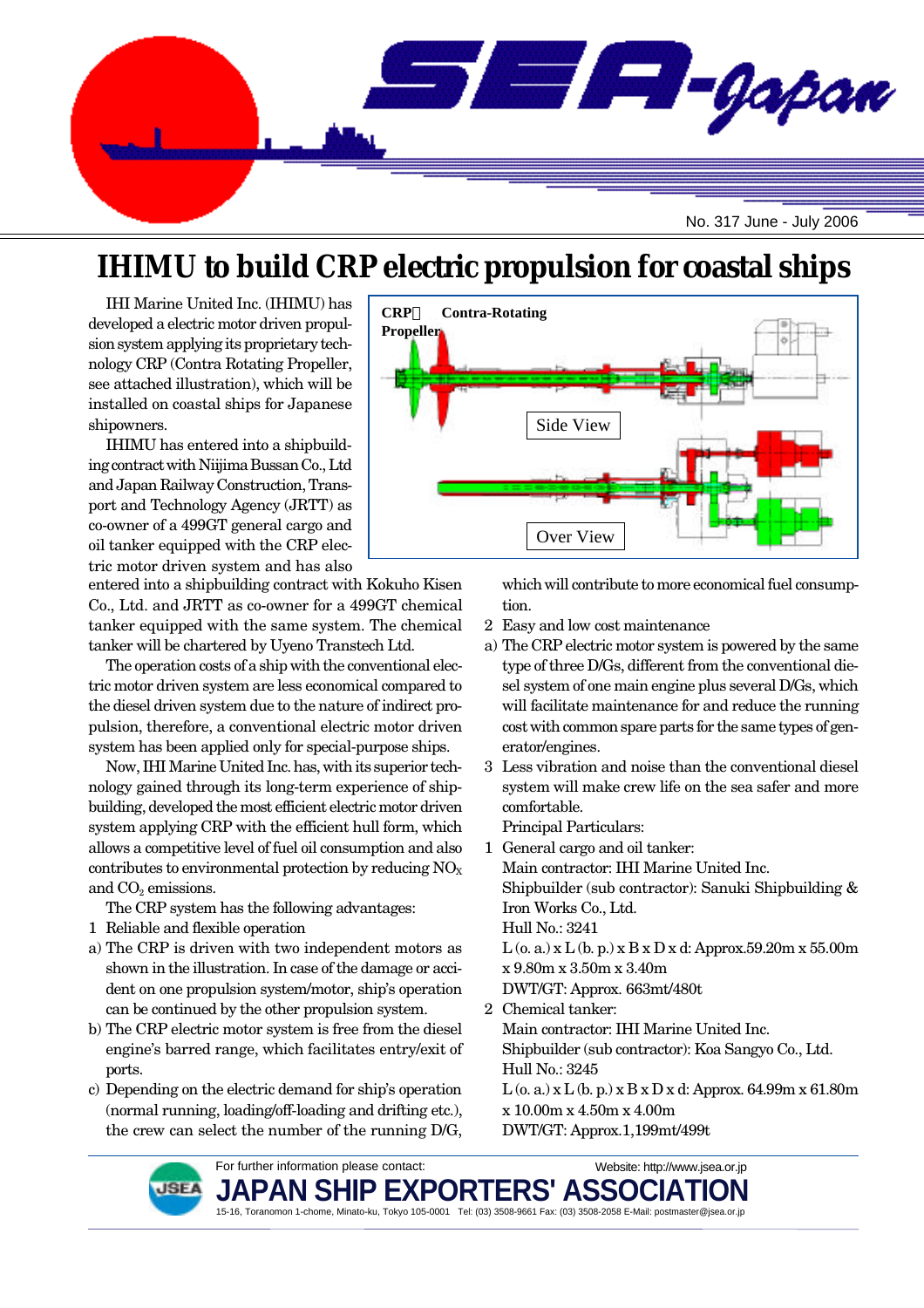## **IHIMU completes 8,466TEU container ship, MAERSK SEVILLE**

IHI Marine United Inc. has delivered the 8,466TEU container ship, MAERSK SEVILLE (HN: 3200), for Maersk Line through Reederei Blue Star GmbH at its Kure Shipyard. The MAERSK SEVILLE is the fifth of the eight ship series and is deployed in the Europe/Asia service.

The MAERSK SEVILLE is a new generation of postPanamax size container ships with the following features: larger capacity and good stability; installation of common rail, electronically-controlled DU-Sulzer 12RTflex 96C high power engine; superior hull form for efficient speed and good fuel consumption; about 700 reefer container receptacles; lashing bridges for simple and secured lashing of ondeck containers; and integrated bridge

system with oneman operation design.

To realize good propulsion performance, economical operation and good maneuverability of the ship, IHIMU designed the ship with its technical



and engineering know-how, CFD analysis, 3D-FEM ship model analysis, walk-through simulation and apparatus installation simulation, using the CIM system, Ajisai, which IHIMU developed.

Principal particulars

L (o. a.) x B x D x d: 335.0m x 42.8m x 24.4m x 14.0m

DWT/GT: abt. 97,000t/93,500t Container carrying capacity: 8,466TEUs Main engine: DU-Sulzer 12RT-flex 96C diesel x 1 unit MCR: 61,900kW x 94.0rpm Speed, service: 24.5kt Classification: Germanischer Lloyd Completion: Mar. 30, 2006

### **Imabari completes 53,000DWT Handymax bulk carrier**

Imabari Shipbuilding Co., Ltd. has delivered the 53,452DWT Handymax bulk carrier, MAPLE HILL (HN: 625), to the owner Ambitious Line S. A. at the Imabari Shipyard. The MAPLE HILL is one of a series of thirteen 53,000DWT Handymax bulk carriers, which were designed and developed by Imabari to meet the latest requirements of worldwide marine transportation.

The vessel is designed to satisfy recent bulk carrier safety requirements as an oceangoing bulk carrier suitable for carrying various bulk cargoes including coal, ore cargoes, hot steel coils and long-size cargoes. According to the rule requirements, the water ingress alarm system is installed in each hold and forward space of the cargo compartment. The alarm panel is provided in the wheelhouse.

The vessel has five cargo holds made of a single hull structure, which are arranged with top side tanks and double bottom with side hopper tanks. To increase loading capability, the No. 3 cargo hold is used as water ballast tank. Heavy cargo loading is designed and accommodated by the slack cargo holds of the Nos. 1, 3 and 5 under the alternated condition. The carrier can load and unload at two different ports under the condition of homogeneous cargoes.

For efficient and easy cargo han-



dling, four deck cranes have a 30t hoisting capacity, which are provided with a grab bucket for coal and ore cargoes. The Nos. 1 through 5 cargo holds have a long and wide hatch opening of the same size. The hatch covers are the folding type divided into two foldable sections and driven by electro-hydraulic systems. For the hatch cover operation, any two foldable hatch cover sections of ten sections in all can be operated simultaneously within six minutes except cleating time.

A spiral type hold ladder is attached to the corrugated bulkhead in each cargo hold in accordance with the requirements of the Waterside Worker's Federation of Australia.

Principal particulars  $L(0, a)$  x  $L(b, p)$  x  $B x D x d$  : 189.94m x 182.00m x 32.26m x 17.30m x 12.282m DWT/GT: 53,452t/30,002t Hold capacity: 68,927.4m3 Main engine: HITACHI B&W 6S50MC-C diesel x 1 unit

MCR: 9,480kW x 127rpm Speed, service: 15.0kt Complement: 25 Classification: NK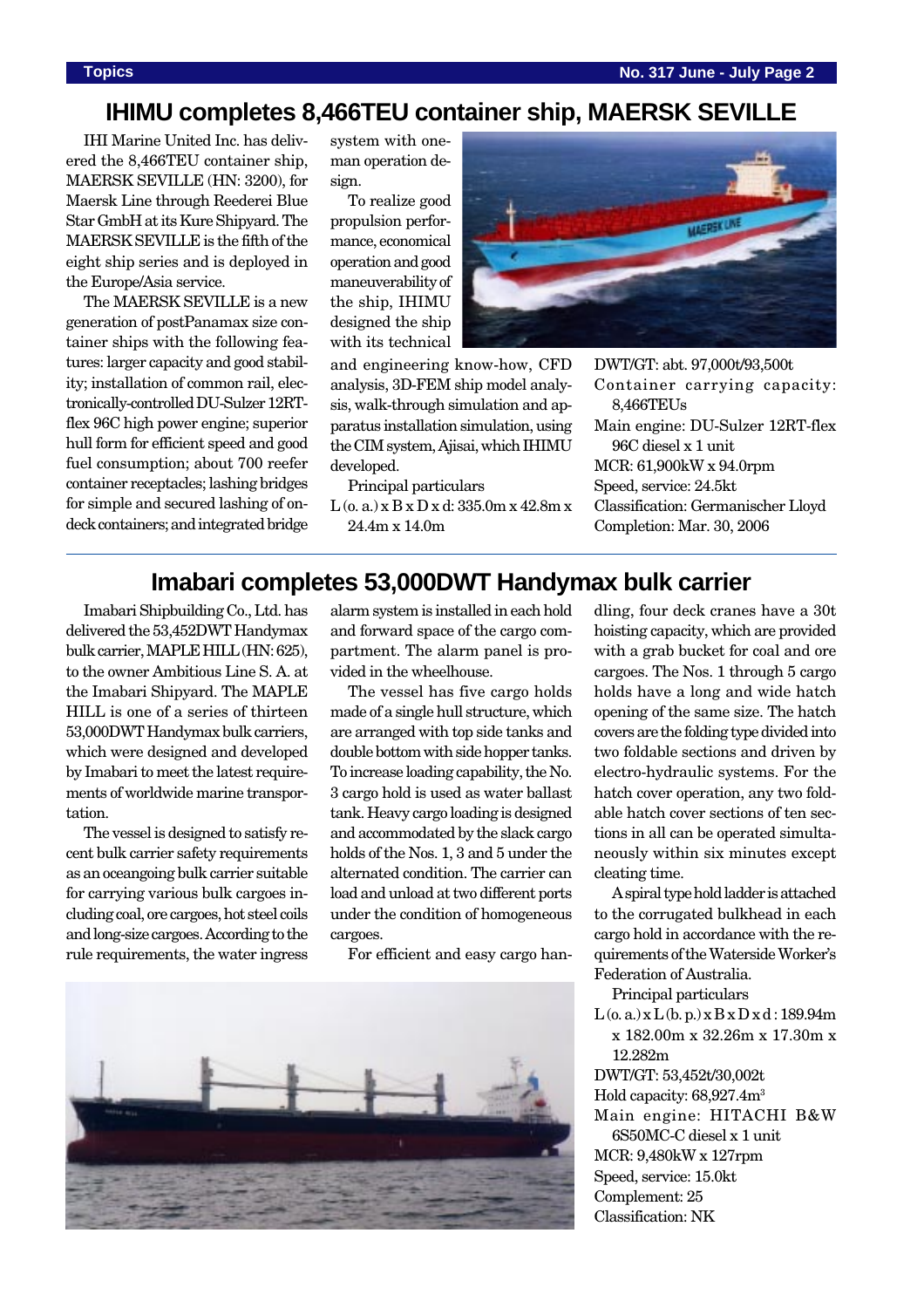### **MHI completes new 83,000m3 LPG carrier, BRITISH CONFIDENCE**

Mitsubishi Heavy Industries, Ltd. (MHI) completed construction of the BRITISH CONFIDENCE (HN: 2202), an LPG carrier with a tank capacity of 83,270m3 , and delivered the vessel to Abbie Ltd. as the first vessel of 4 sister vessels for BP Shipping Ltd. at the Nagasaki Shipyard & Machinery Works on March 31, 2006. This vessel is MHI's first 83,000m3 type LPGC and was developed based on the MHI 78,000m3 type LPGC

series of 33 vessels.

Main features are as follows:

- The vessel is designed as a straight LPG carrier to carry propane and butane.
- The sophisticated hull form, optimum design of propeller and Mitsubishi-Reaction fin, achieves high propulsion performance with less vibration.
- Fuel oil tanks are protected by



double hull construction and fuel oil storage/settling/service tanks for low sulfur fuel are provided independently.

- Considering compatibility with many terminals, the vessel is equipped with booster cargo pumps and cargo heater/vaporizer for unloading to shore pressure tanks. A folding type radar mast is equipped to keep air draft low.
- Latest radar type cargo level gauge is equipped.

Principal Particulars Length (o.a.): 230.0m Length (b.p.): 219.0m Breadth: 36.6m Depth: 21.65m Summer draft: 11.628m Gross tonnage: 48,772 Cargo tank capacity: 83,270m3 Main engine: MAN B&W 7S60MC (Mark VI) diesel x 1 unit Output: 13,700kW x 104rpm Service speed: 17.0kt Classification: LR

### **Namura completes Capesize bulker, SHIGA**

Namura Shipbuilding Co., Ltd. completed construction of the 176,990DWT bulk carrier, SHIGA (HN: 256), at the Imari Shipyard and Works and delivered the vessel to the owner, Handbell Shipping S. A., on Feb. 14, 2006.

The vessel is a Dunkerquemax type Cape size bulk carrier with large cargo hold capacity. The cargo holds consist of nine cargo holds with a side rolling type hatch cover, and the duct keels in the double bottom space are used for pipe passage.

The long-stroke, low-revolution and fuel-efficient main engine drives a large diameter propeller for better propulsive efficiency. The Namura flow Control Fine (NCF) system is equipped for improved propulsion performance and fuel oil saving.

The vessel meets the new SOLAS and IACS bulk carrier safety requirements, and special considerations are given to safety, safeguards against environmental pollution, labor saving and operational economy. NK M0 notation is applied to automation of machinery in the engine room.

Principal Particulars

 $L$  (o.a.)  $x L$  (b.p.)  $x B x D x d$ : 288.97m x 279.00m x 45.00m x 24.40m x 17.955m

DWT/GT: 176,990t/89,653t Main engine: B&W 6570MC (Mk VI) diesel x 1 unit Speed, trial max. at NCO: 16.71 knots Output, max.: 16,860kW x 91.0rpm NCO: 14,510kW x 86.6rpm Classification: NK Completion: Feb. 14, 2006

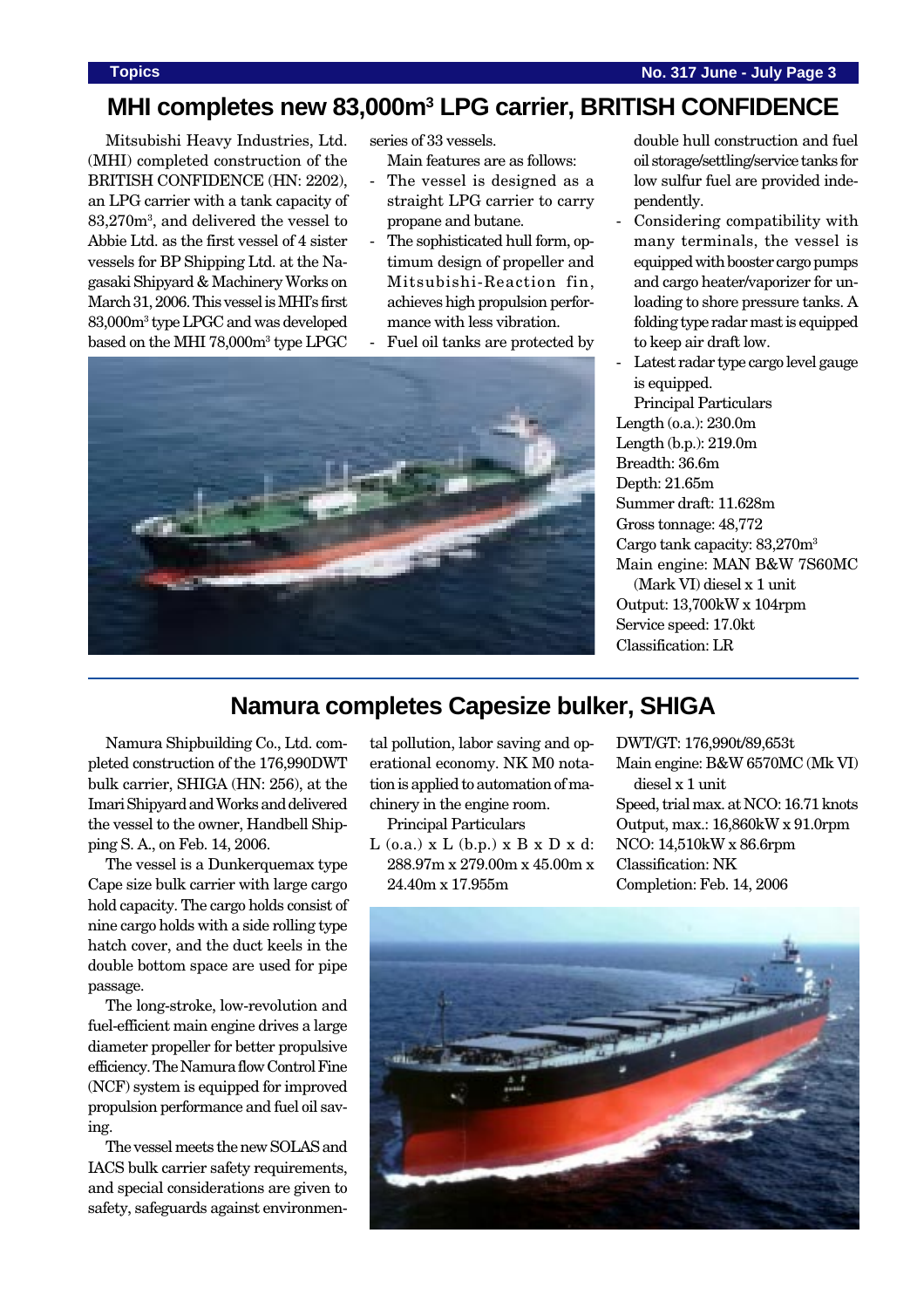### **Naikai delivers 2,450TEU container carrier to H+H Schepers GmbH**

Naikai Zosen Corporation has delivered the CONSTANTIN S (HN: 699), a container carrier with a container carrying capacity of 2,450TEUs, to H+H Schepers GmbH & Co. KG, which was completed at the Setoda Works.

The carrier can carry 400 units of reefer containers. Container holds divided into six compartments (Nos. 1 through 6), and 10 hatches are provided. Full cell guides are installed inside the holds.

The main engine is a super longstroke diesel engine, Hitachi MAN B&W 7S70MOC type. Adoption of the engine and the energy-saving hull form achieves the decrease in fuel con-



sumption, increasing propulsion efficiency.

The carrier has the following ship operation equipment: a bow thruster to facilitate berthing and unberthing, an autoheel controlling unit to secure safe cargo handling, and collision prevention assisting equipment for safe navigation

Principal particulars  $L$  (0.a.) x B x D x d: 199.93m x 32.20m x 16.60m x 9.80m DWT/GT: 33,355t/27,094t Container carrying capacity: 2,450TEUs Main engine: Hitachi MAN B&W 7S70MC-C diesel x 1 unit MCR: 21,735kW x 91min-1 NCR: 19,560kW x 88min-1 Speed, service: 22.2kt Complement: 23 Classification: NK Completion: Mar. 24, 2006

### **Ship-shore integrated type fleet management LAN support system Experimental start with Mitsui OSK Lines and MO Ship Management**

Mitsui Engineering & Shipbuilding Co., Ltd. recently started a joint experiment of a Ship-Shore Integrated type LAN system using actual ships to continue to the end of November 2005 with Mitsui OSK Lines and MO Ship Management Co., Ltd .

Nowadays, in shipping circles, new regulations and/or revisions of ISPS codes\* and SOLAS Convention Rules\* are seriously studied to cope with the "Threat of Terrorism and Pirates" and "Environmental Pollution by Accidents at Sea". In order to observe such rules and to secure the safety of ship at high efficiency, classification, circulation and storage of huge amounts of information have become inevitable. The communication system to support such handling of information has been greatly innovated from the conventional slow-speed one to the highspeed full-time access system ("broadband at sea") to achieve ubiquitous communications on board ship.

Under these circumstances, MES introduced a Ship-Shore integrated LAN system on board MV MOL EX-PRESS (container carrier) managed by MO Management to evaluate the effectiveness of information sharing by ship and shore. The portal site to deal with the storage and delivery of such information is established in the network center of MES. Since 1987, MES has delivered tens of on-board LAN system mainly to government-owned ships. By this introduction of Ship/ Shore integrated LAN system to commercial container carriers, such integrated LAN system will be rapidly applied to commercial ships.

This system is composed of the WEB type on-board LAN system and on-shore portal site system, and the data of operation, maintenance and management are available on the screen framework to meet intended purposes via Ship-Shore communication circuit. Furthermore, by deliver-

ing the information stored in the portal site through the internet to the staff involved, information sharing by Ship and Shore has become realistic. MES will enhance its contents service by utilizing the results of this experiment and the series of platforms, and will increase the number of portal site users.

- \* ISPS codes:
	- International Ship and Portfacility Security Codes was enacted on July 1, 2004 to protect shipping activities from the threats of terrorism, pirates and/or smuggling.
- \* SOLAS Convention Rules: Rules of Convention for Safety of Life at Sea have been revised many times and the present rules are the ones adopted in 1974 with some revision afterwards.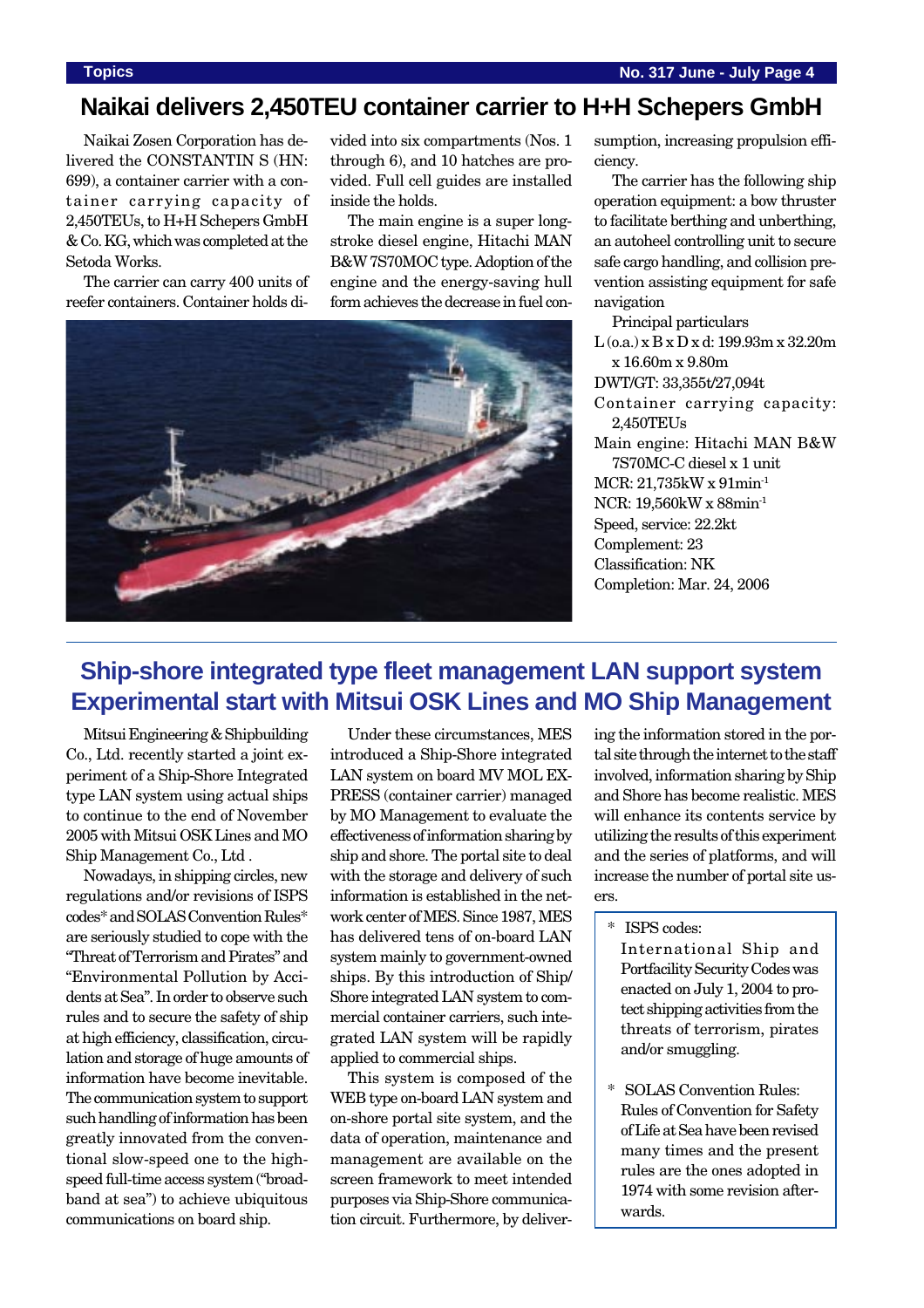### **Industry News in Brief No. 317 June - July Page 5**

### JSEA participates in Posidonia 2006

The Japan Ship Exporters' Association (JSEA) participated in the 20th International Shipping Exhibition Posidonia 2006 held at the Hellenikon Exhibition Centre in Helleniko, Greece, for five days from June 5 to 9. Posidonia 2006 attracted 1,600 companies and organizations from 78 countries, and was visited by over 16,225 people including the public.

At the opening ceremony held on June 5, Mr. Manolis Kefaloyiannis, the Minister of Mercantile Marine of Greece gave the opening address. After the ceremony, Mr. Manolis Kefaloyiannis and honorable guests from the related circles such as the Union of Greek Shipowners visited exhibition booths. Mr. Toshio Mochizuki, Japanese Ambassador to Greece and Mr. Mototsugu Ito, JSEA president met the Minister at the Japanese stand.

On June 7, Ambassador and Mrs. Mochizuki, and JSEA president Mr. and Mrs. Ito co-sponsored a cocktail party at the Athenaeum Inter-Continental Hotel with 900 guests including government officials and others concerned with the shipping and shipbuilding industries.

The participation of JSEA consisting of 12 Japanese shipbuilders was carried out with the financial support of The Nippon Foundation and in cooperation with The Shipbuilders' Association of Japan. JSEA, the Japanese Marine Equipment Association (JSMEA), and the Nippon Kaiji Kyokai (Class NK) formed the national exhibition stand where Japanese shipbuilding technology was presented. Particularly visitors were attracted by newly-developed designs and technologies that were introduced with

the plasma vision system and other displays. Shipbuilders: IHI Marine United Inc. Imabari Shipbuilding Co., Ltd. Kawasaki Shipbuilding Corporation Mitsubishi Heavy Industries, Ltd. Mitsui Engineering & Shipbuilding Co., Ltd. Namura Shipbuilding Co., Ltd. Oshima Shipbuilding Co., Ltd. Sanoyas Hishino Meisho Corporation

Sasebo Heavy Industries Co., Ltd.

Shin Kurushima Dockyard Co., Ltd.

Sumitomo Heavy Industries Marine & Engineering Co., Ltd.

Universal Shipbuilding Corporation



*At opening ceremony, Ambassador Mochizuki (center left); JSEA president Ito (center right); Class NK Chairman Ogawa (left); and JSMEA Chairman Tsuji (right)*

### **Sasebo completes 76,000DWT Panamax bulker, DIAMOND STREAM**

Sasebo Heavy Industries Co., Ltd. (SSK) has completed a 76,000DWT Panamax bulk carrier DIAMOND STREAM (HN: 729) for delivery to Wealth Line Inc. The carrier is one of the 76,000DWT Panamax series being built in succession by SSK. The vessel, as the Panamax bulk carrier, has the largest class deadweight tonnage and cargo hold capacity of  $90,900<sup>3</sup>$ .

The Panamax series has a partition wall in the No. 5 top side tank, the aft side of which is provided as a slop tank compartment. The specifications of the mooring arrangement meet the severe wind conditions of the Port of Noshiro, Akita Pref., Japan. The bow fittings meet the requirements of the IACS URS26/27 rule



before the rule's enforcement.

The main engine is the highly reliable and fuelsaving type diesel engine. Both main engine and diesel generators operate on a low grade fuel  $(380cSt at 50°C)$ and comply with

the requirements of MARPOL VI. Inboard electric demand is supplied by one generator during navigation. When entering and exiting a port, two electric generators will be operated.

This bulk carrier series employs the forecastle, water ingress alarm system, and remote water-discharging device that conform to the IACS Bulk Carrier Safety regulations. This increases seaworthiness of the vessel. The engine room specifications are M0 class.

Principal particulars

 $L(0, a)$  x  $L(0, p)$  x  $B x D x d: 225.00m$ x 218.00m x 32.20m x 19.80m x 12.20m

DWT/GT: 76,741t/40,042t

- Main engine: MAN B&W 7S50MC-C diesel x 1 unit
- Output: 9,230kW x 106.0rpm

Classification: NK